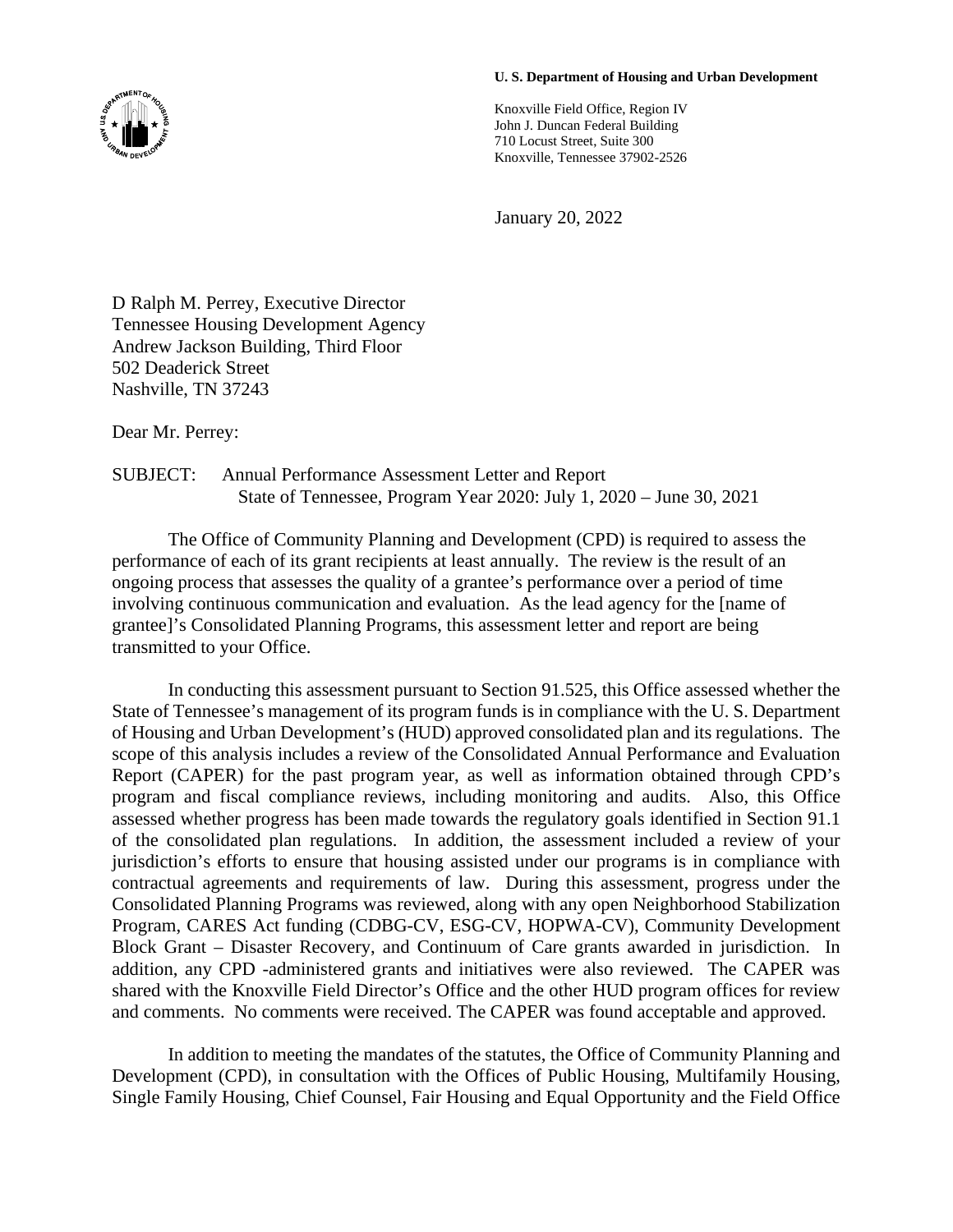Director, completed this assessment, which provides a basis for the State and HUD to work together collaboratively in achieving housing and community development goals.

We congratulate the [name of grantee] and the lead agency for the Consolidated Planning Programs, the Tennessee Housing Development Agency, on the accomplishments toward implementing programs and policies, which carried out the strategies, as outlined in the 2020 Consolidated Plan. The submitted CAPER covered the period of July 1, 2020, through June 30, 2021. Using the "e ConPlanning Suite," the Program Year 2021 Consolidated Annual Action Plan was submitted and approved by this Office.

During the 2020 Program Year, the State implemented many worthwhile activities and programs and expended funds in a timely manner. Based on the risk analysis review conducted by CPD, the State was monitored during the Program Year. Because of the coronavirus many local governments were and continue to operate under extenuating circumstances and may need additional time for certain administrative requirements. HUD suspended all corrective actions, sanctions, and informal consultations for CDBG timeliness effective January 21, 2020. As previously advised, this suspension did not eliminate the timely expenditure requirements set forth in 24 CFR 570.902 (entitlements), it just suspended corrective actions, sanctions, and informal consultations for CDBG timeliness violations. On September 30, 2021, the corrective action suspension for violations of the CDBG timeliness standard ended. HUD published a memorandum on October 21, 2021, that provided explanatory background and a temporary change in process for the application of corrective actions for untimely expenditure in the CDBG Entitlement Program. HUD's goal, through the implementation of this process, is to address the expenditure challenges that many grantees are facing right now and to lessen the administrative burdens on HUD personnel in Headquarters and the Field. A copy of this memorandum has been enclosed with this letter.

On September 27, 2021, a HOME waiver memorandum was issued with an effective date of September 30, 2021, that revised or extended HOME program waivers issued through previous memorandums. A summary of the revisions and extensions included in the memorandum as well as the statutory suspensions and waivers not extended through this memorandum. Those statutory suspensions and waivers expired September 30, 2021. A copy of this memo is available at

## [https://www.hud.gov/sites/dfiles/CPD/documents/HOME\\_General\\_Suspension\\_and\\_Waivers\\_E](https://www.hud.gov/sites/dfiles/CPD/documents/HOME_General_Suspension_and_Waivers_Ext_20210921.pdf) [xt\\_20210921.pdf.](https://www.hud.gov/sites/dfiles/CPD/documents/HOME_General_Suspension_and_Waivers_Ext_20210921.pdf)

The Coronavirus Aid, Relief, and Economic Security (CARES) Act was passed by Congress and signed into law on March 27th, 2020. This over \$2 trillion economic relief package provides protection to the American people from the public health and economic impacts of the coronavirus (COVID-19) pandemic. In response COVID-19, HUD has approved new funding through the CARES Act in addition to many waivers and resources to help communities respond to the ongoing health crisis. For the most recent information, please visit HUD's website at [https://www.hud.gov/coronavirus.](https://www.hud.gov/coronavirus)

[The American Rescue Plan \(ARP\)](https://www.congress.gov/bill/117th-congress/house-bill/1319/text) provided \$5 billion to assist individuals or households who are homeless, at risk of homelessness, and other vulnerable populations, by providing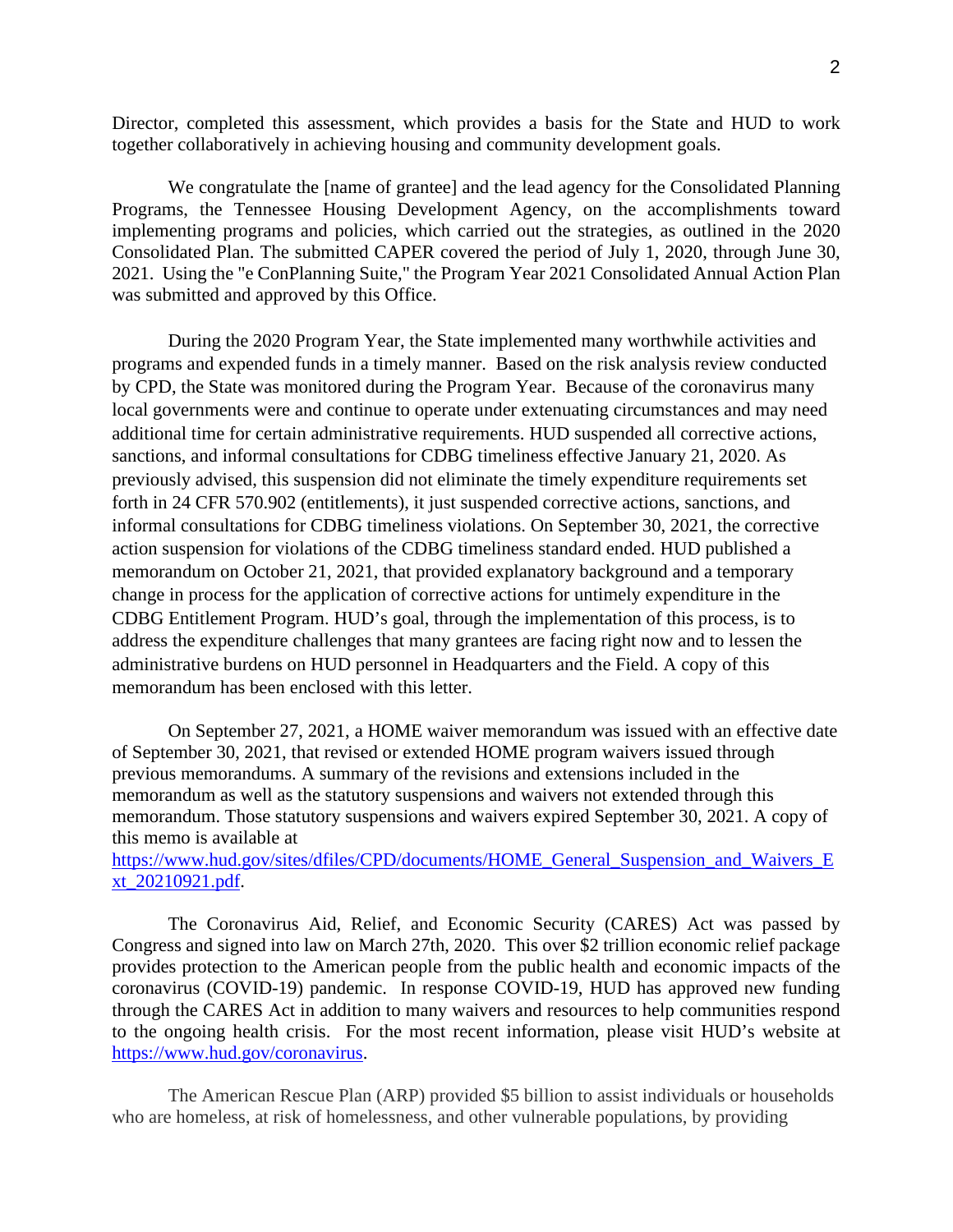housing, rental assistance, supportive services, and non-congregate shelter, to reduce homelessness and increase housing stability across the country. These grant funds have been awarded and will be administered through HUD's [HOME Program.](https://www.hudexchange.info/programs/home) The 651 State and local Participating Jurisdictions (PJs) that qualified for an annual HOME Program allocation for FY 2021 are eligible to receive HOME-ARP grants. These grants funds can be used for four eligible activities: 1. production or preservation of affordable housing; 2. Tenant-Based Rental Assistance (TBRA); 3. supportive services, homeless prevention services, and housing counseling; and 4. purchase and development of non-congregate shelter. For additional information on HOME-ARP, including submission requirements, please visit the following link: [https://www.hudexchange.info/resource/6480/home-arp-implementation-notice-fact-sheets/.](https://www.hudexchange.info/resource/6480/home-arp-implementation-notice-fact-sheets/)

Also, I would like to inform you about the HUD Exchange. The HUD Exchange is an online platform for providing program information, guidance, services, and tools to HUD's community partners, including state and local governments, nonprofit organizations, Continuums of Care (CoCs), Public Housing Authorities (PHAs), tribes, and partners of these organizations. Please if you haven't already, sign up to receive email updates on HUD policy guidance, training opportunities, resources, critical deadlines, program support, and more. The address for the HUD Exchange is [https://www.hudexchange.info.](https://www.hudexchange.info/)

In October 2021, the Emergency Solutions Grants – CARES Act (ESG-CV) Expense Tools were published on the HUD Exchange to help communities monitor and track their supplemental allocation of ESG-CV program funding to respond to COVID-19 and mitigate its impacts. These tools detailed below along with the guidance provided on the HUD Exchange should assist with the administration of ESG-CV grant funds as well as meeting both the 80 percent expenditure deadline, March 31, 2022, and the 100 percent expenditure deadline on September 30, 2022.

- **ESG-CV Subrecipient Expense and Voucher Tracker**: Assists with subrecipient tracking, categorizing, and reporting of all ESG-CV expenses in the vouchering process. It comes in both a monthly and quarterly version to accommodate different recipient and subrecipient billing cycles.
	- o **[Monthly Version](https://files.hudexchange.info/resources/documents/ESG-CV-Subrecipient-Expense-and-Voucher-Tracker-Monthly-Version.xlsx)** (XLSX)
	- o **[Quarterly Version](https://files.hudexchange.info/resources/documents/ESG-CV-Subrecipient-Expense-and-Voucher-Tracker-Quarterly-Version.xlsx)** (XLSX)
- **[ESG-CV Recipient Disbursement Ledger Tool](https://files.hudexchange.info/resources/documents/ESG-CV-Recipient-Disbursement-Ledger-Tool.xlsx)** (XLSX): Assists with recipient organizing of ESG-CV disbursement and expense data and can be useful for recipient expense reporting and expenditure progress tracking. It is structured to work in tandem with the Subrecipient Expense and Voucher Tool.

In the review of the CAPER, the information entered in Integrated Disbursement Information System (IDIS), HUD Program Offices comments, and CPD staff discussions/knowledge of the jurisdiction's activities during the 2020 Program Year, the State is recognized for a number of noteworthy accomplishments including the following:

1. Low- and Moderate-Income (LMI) Benefit. The CAPER indicated that 98.75 percent of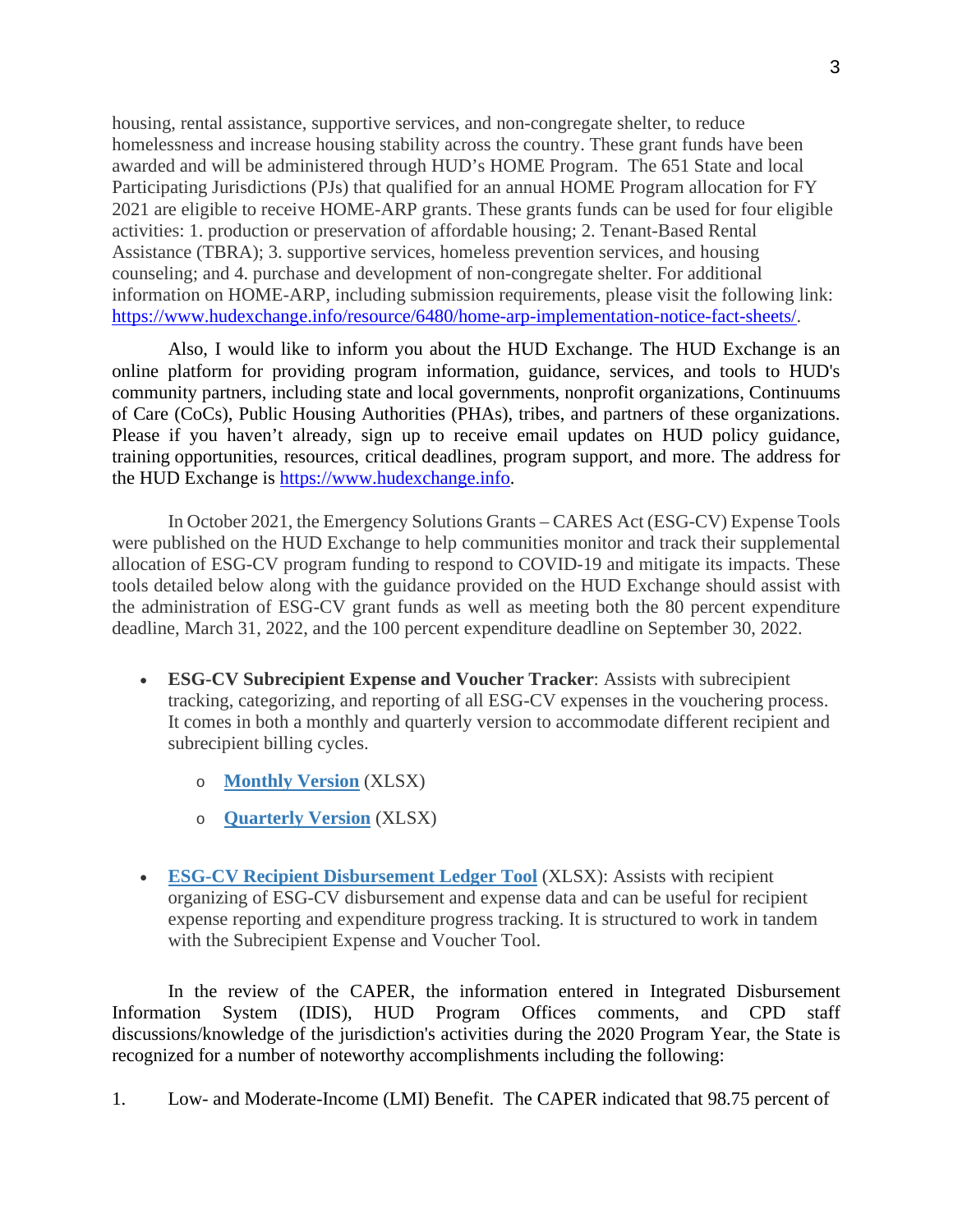the CDBG funds expended during the reporting period benefited LMI persons either through direct benefit activities or activities benefiting low/mod areas.

- 2. Affordable Housing Initiatives. During the Program Year, 2,131 units of rental housing and 185 homeowner units were constructed providing housing opportunities for low-andmoderate-income persons. Four hundred eighty-four homeowner units and 359 units of rental housing were rehabilitated. Tenant-based rental assistance was provided to 35,007 persons across the State.
- 3. Assistance to the homeless. To help homeless persons make the transition to permanent housing and independent living, ESG grantees provided financial assistance for moving costs, security deposits for rental and utilities to 477 extremely low-income persons. Overnight shelter and homeless prevention services were provided to 2,981 persons.
- 4. Housing and Services to Persons with HIV/AIDS. The HOPWA Program is utilized to serve this population. The review of the HOPWA CAPER indicates that funding was distributed to six non-profit agencies across the State. In addition, 1,028 households were provided housing assistance through: short-term rent, mortgage and utility payments (STRMU), Tenant Based Rental Assistance, Transitional Short-term Facilities (Hotel/Motel Vouchers), Permanent Housing Placement, and Supportive Services.

Based on this analysis, this Office has determined that State of Tennessee's overall progress is acceptable. The activities undertaken are consistent with the HUD-approved Consolidated Plan. The State has the continuing capacity to administer the Consolidated Planning programs. As the State goes forward with its housing and community development activities, it is encouraged to pay close attention to the following:

- 1. Timely Reporting in IDIS. Frequent reporting in IDIS is crucial to providing the most accurate data on how funds are being used. Although the quarterly entering of data into IDIS is recommended, more frequent reporting is preferred.
- 2. Keeping Grantee User IDIS Accounts Active. Grantee user IDIS on-line password expires every 90 days; so to ensure access users are advised to use IDIS at least twice a month. Users who do not use IDIS within a 90-day period will find their accounts are de-activated. If a user ID has been de-activated, the user will not be able to access IDIS. Grantee users who wish to renew a lapsed ID must re-submit an IDIS Access Request Form to Knoxville CPD.
- 3. Grant Based Accounting. HUD has updated IDIS to phase out the first-in-first-out (FIFO) accounting methodology. These changes to IDIS ensure that funds are both committed and disbursed in IDIS on a grant-specific basis, instead of using the FIFO (oldest money disbursed first) method that has been used for the CDBG, HOME, and HOPWA Programs to date. Grant funds are already committed and disbursed in IDIS on a grant-specific basis for the ESG Program. For the other formula programs, the initial changes in IDIS implement grant-specific accounting beginning with FY 2015 formula allocations. With these changes, IDIS will specifically tie activity funding/commitment and draws to the